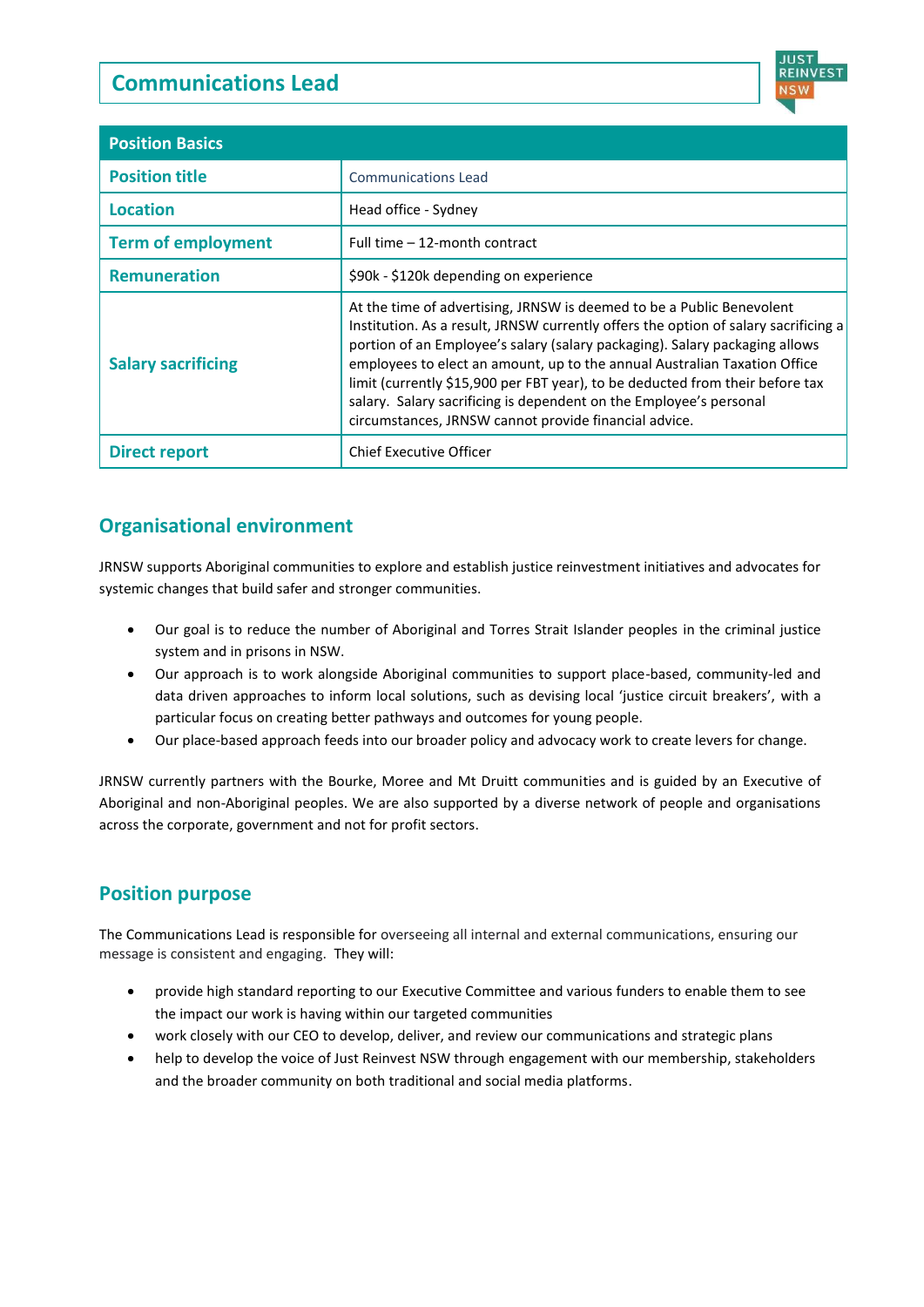### **Working relationships**

#### **Internal**

 **Direct report:** Chief Executive Officer, JRNSW (Sydney-based).

 **Close working relationships:** Chief Executive Officer on key projects that require presentation to our Executive Committee, government departments and donors. Project-based work will require collaboration with different team members across various locations such as Moree, Bourke and Mount Druitt as required.

### **External**

 A diverse range of external stakeholders, including project consultants, indigenous community members, government departments and the JRNSW Executive Committee, members, and partners.

# **Responsibilities and accountabilities**

| <b>Key Result Area:</b><br><b>Project Delivery</b>                                                                                                                                                                                                                                                                                                      |
|---------------------------------------------------------------------------------------------------------------------------------------------------------------------------------------------------------------------------------------------------------------------------------------------------------------------------------------------------------|
| <b>Key responsibilities</b>                                                                                                                                                                                                                                                                                                                             |
| Perform responsibilities to a high standard within agreed timelines and in line with the JRNSW vision, mission and<br>values. Key responsibilities include, but are not limited to:                                                                                                                                                                     |
| Lead strategic communications of JRNSW, including:                                                                                                                                                                                                                                                                                                      |
| respond to public and community requests for information with clear communication so JRNSW<br>٠<br>branding, and messaging is consistent and engaging                                                                                                                                                                                                   |
| develop & implement JRNSW's communications strategy<br>٠<br>produce a style guide for use across all aspects of communication and branding for JRNSW<br>٠<br>identify opportunities for JRNSW to gain positive reporting and/or editorial opportunities in the media<br>٠<br>assist Policy Officer and CEO with drafting documentation as/when required |
| Preparation of written and oral materials, including:                                                                                                                                                                                                                                                                                                   |
| style guide                                                                                                                                                                                                                                                                                                                                             |
| website content<br>п                                                                                                                                                                                                                                                                                                                                    |
| $\blacksquare$<br>branding and marketing materials                                                                                                                                                                                                                                                                                                      |
| newsletters<br>$\blacksquare$                                                                                                                                                                                                                                                                                                                           |
| media releases<br>$\blacksquare$                                                                                                                                                                                                                                                                                                                        |
| media interviews<br>$\blacksquare$                                                                                                                                                                                                                                                                                                                      |
| annual reports<br>п                                                                                                                                                                                                                                                                                                                                     |
| social media updates<br>$\blacksquare$                                                                                                                                                                                                                                                                                                                  |
| Contribute to whole of team responsibilities, including:                                                                                                                                                                                                                                                                                                |
| support funding opportunities<br>п                                                                                                                                                                                                                                                                                                                      |
| support professional development opportunities<br>$\blacksquare$                                                                                                                                                                                                                                                                                        |
| participate in meetings and training<br>$\blacksquare$                                                                                                                                                                                                                                                                                                  |
| develop strong intra-office working relationships<br>п                                                                                                                                                                                                                                                                                                  |
| event planning<br>п                                                                                                                                                                                                                                                                                                                                     |

- information coordination between JRNSW team and Executive Team when required by CEO
- secretariat support to the JRNSW team

Key accountabilities